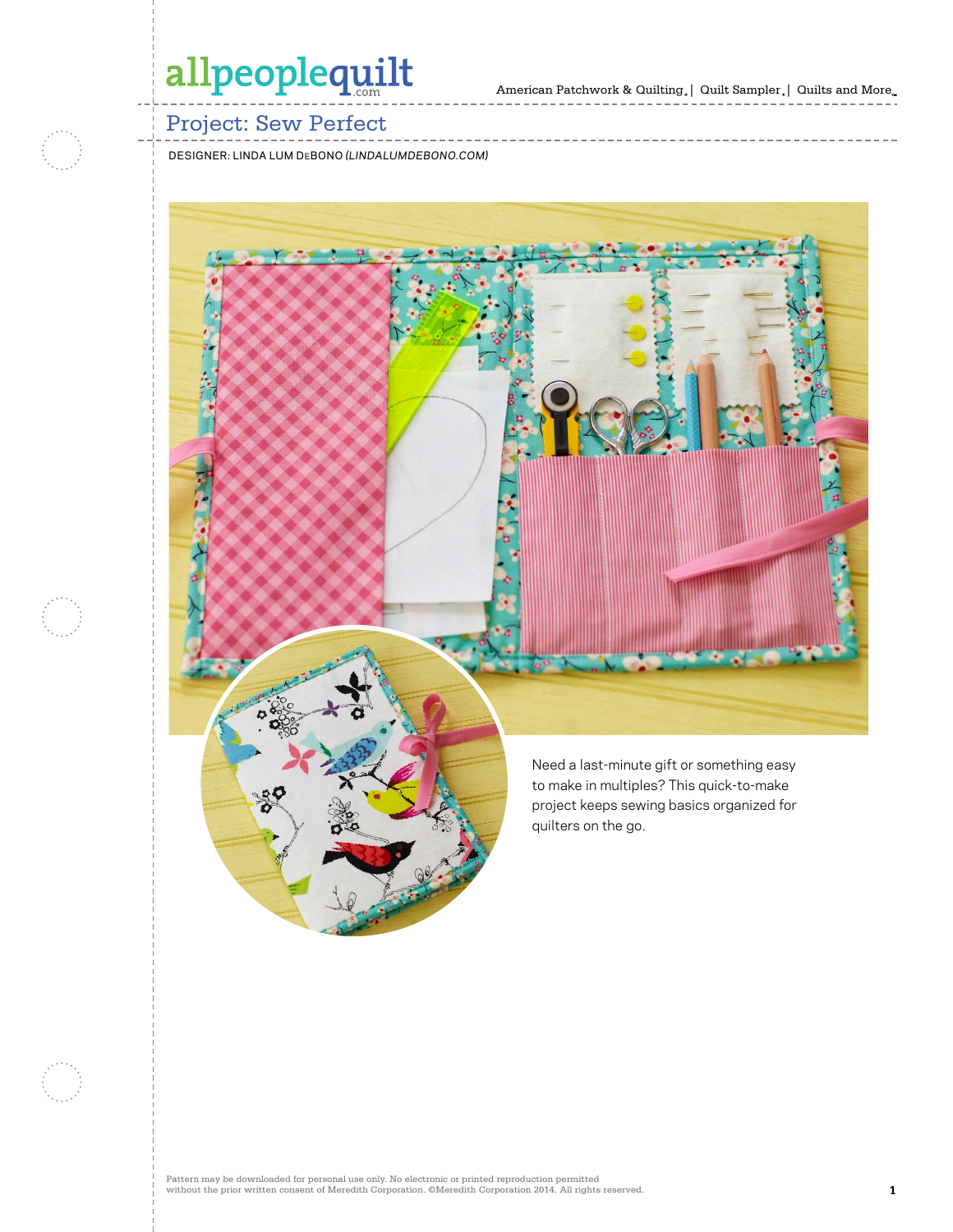# allpeoplequilt

#### Project: Sew Perfect



### **Materials**

- **•** 18×22" piece (fat quarter) bird print (sewing folio cover)
- **•** 8×10" rectangle pink check (large pocket)
- **•** 18×22" piece (fat quarter) aqua print (sewing folio lining, binding)
- **•** 7×91⁄2" rectangle pink stripe (small pocket)
- **•** 8" square white felt (needle holders)
- 131⁄2×10" heavyweight fusible interfacing, such as HeatnBond extra-firm fusible interfacing
- 18"-long piece extra-wide 1⁄2" double-fold bias tape: pink (ties)
- **•** Water-soluble marking pen or chalk
- **•** Pinking shears

Finished sewing folio: 63⁄4×10" closed; 131/2×10" open

Measurements include  $\frac{1}{4}$ " seam allowances. Sew with right sides together unless otherwise stated.

## Cut Fabrics

Cut pieces in the following order.

**From bird print, cut:**

- **•** 1—131⁄2×10" rectangle
- **From aqua print, cut:**
- 3-2<sup>1</sup>⁄<sub>2</sub>×22" binding strips
- **•** 2—7×10" rectangles **From white felt, cut with pinking shears on three edges:**
- 2-21⁄2×31⁄2" rectangles

### Prepare Sewing Folio Cover and Lining

1. Following manufacturer's instructions, press fusible interfacing onto wrong side of bird print 131/2×10" rectangle to make sewing folio cover; let cool. Set aside.

- 2. Referring to Diagram 1, fold pink check 8×10" rectangle in half with wrong side inside to form a double-thick 4×10" large pocket piece; press. Align and pin together raw edges of large pocket piece and an aqua print 7×10" rectangle; baste.
- 3. Fold pink stripe 7×91/<sub>2</sub>" rectangle in half with wrong side inside to form a doublethick 7×43⁄4" small pocket piece; press. Using watersoluble marking pen or chalk, draw centerline 31⁄2" from a short edge of small pocket piece. Mark lines 11⁄2" on both sides of centerline (Diagram 2).
- 4. Align and pin together raw edges of small pocket piece and one short edge of remaining aqua print 7×10" rectangle (Diagram 3).
- **5.** Referring to Diagram 3, stitch through all layers on marked lines to create four small pockets. (Side edges will be stitched later.)
- **6.** Referring to Diagram 4 for placement, pin white felt 2<sup>1</sup>/<sub>2</sub>×3<sup>1</sup>/<sub>2</sub>" rectangles on Step 5 rectangle. Stitch across straight edge of each felt rectangle to make needle holders.
- 7. Layer prepared aqua print rectangles with right sides together; stitch along long edge opposite large pocket. Using tip of iron, carefully press seam open to make sewing folio lining.

### Assemble Sewing Folio

- **1.** Starting at one end of 18"-long bias tape, edgestitch along double-folded edge. Cut bias tape in half to make two 9"-long ties.
- 2. Layer sewing folio cover and lining with wrong sides together. With lining side up, stitch in the ditch through all layers along center seam.
- 3. Referring to Diagram 5, measure and mark short edges 5" from top of sewing folio lining. Pin a tie at marked point on each side edge; baste. Lay ties over folio lining and pin to avoid catching ties in binding.
- 4. Bind with aqua print binding strips. Topstitch binding to complete sewing folio.